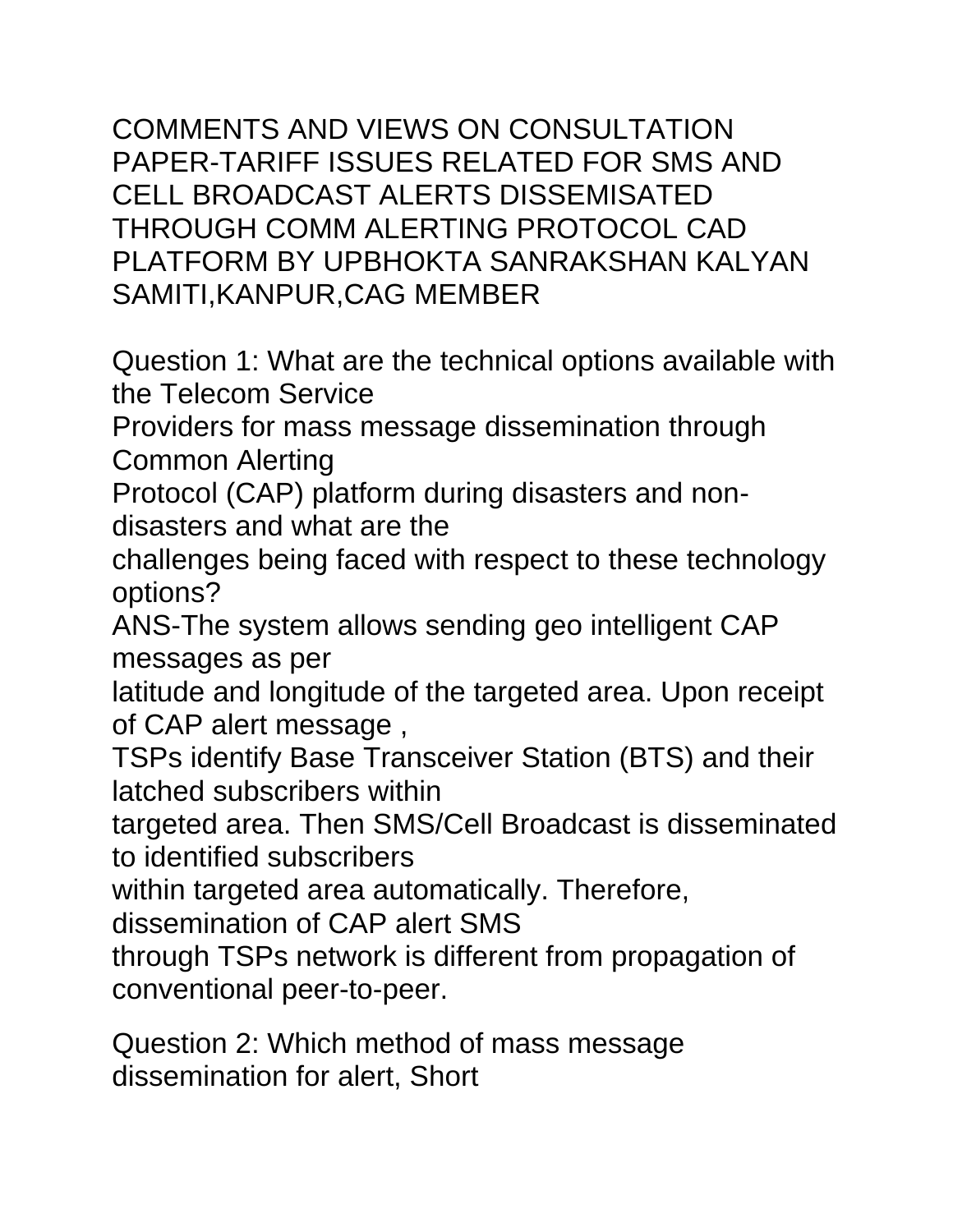Service Message or Cell Broadcast Service, is preferred? Please provide supporting reasons. ANS-The system allows sending geo intelligent CAP messages as per latitude and longitude of the targeted area. Upon receipt of CAP alert message , TSPs identify Base Transceiver Station (BTS) and their latched subscribers within targeted area. Then SMS/Cell Broadcast is disseminated to identified subscribers within targeted area automatically. Therefore, dissemination of CAP alert SMS through TSPs network is different from propagation of conventional peer-to-peer Question 3: What is the success rate in delivery of messages in each of the

methods adopted by the operators for dissemination of messages to the

masses? Please provide details.

ANS-The purpose of this consultation paper is to elicit stakeholders' views on

the tariff for SMS/Cell Broadcast disseminated by TSPs through CAP platform during

disasters/ non-disasters and to understand the technical aspects that might have an

impact on the costing of the service.

Question 4: What are the challenges related to customer end devices that may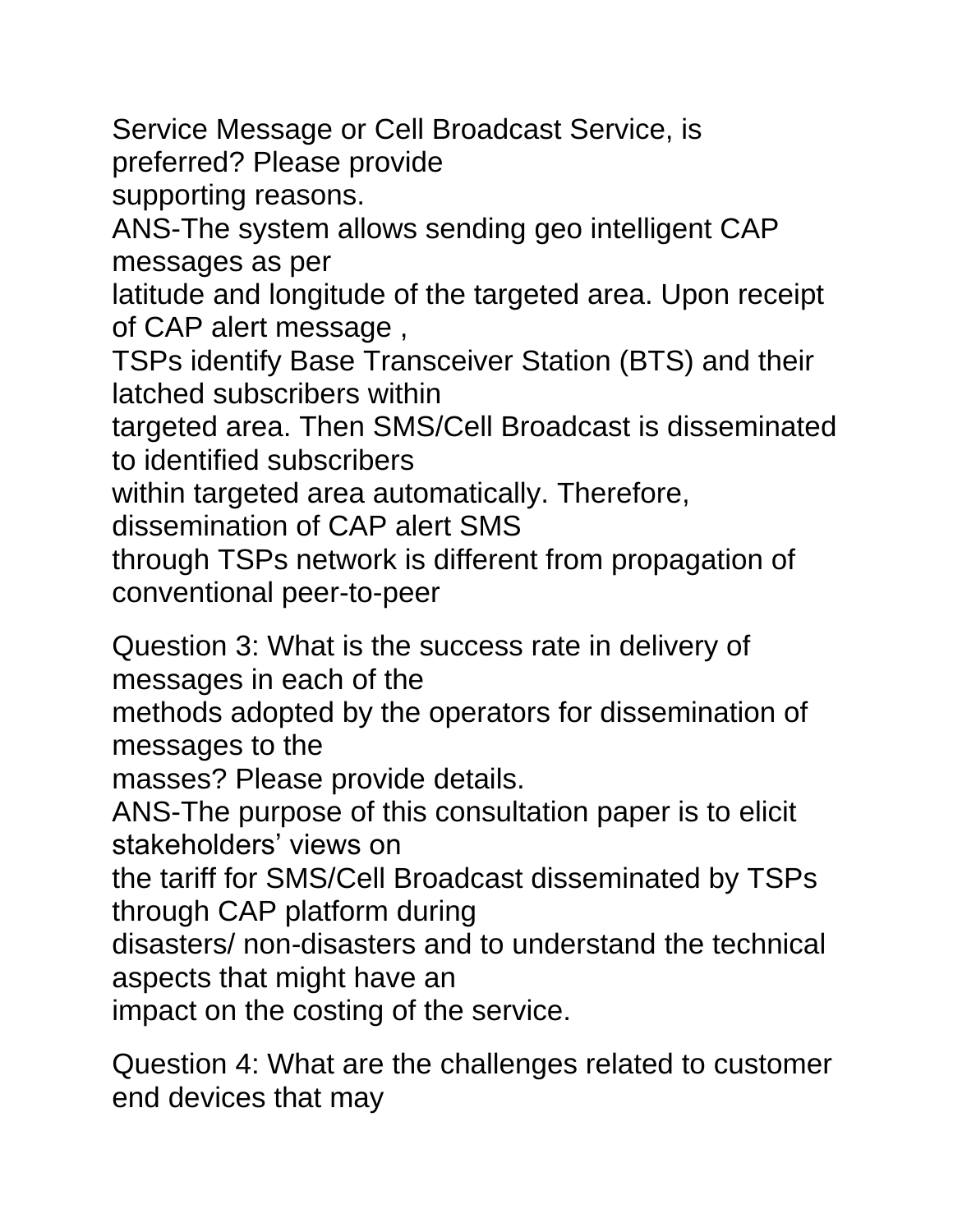arise due to Cell Broadcast Service? If so, what are they and what is the extent

(total number as well as percentage) of such cases encountered so far? In

case an operator has first-hand experience, then the same may be shared with

facts.

ANS-The Authority has issued a regulation The Telecom Commercial

Communication Customer Preference Regulations (TCCCPR)[2], 2018. As per

provisions of regulation 35 of TCCCPR, 2018,

Terminating Access Provider (TAP)

may charge Originating Access Provider (OAP)

Question 5: Is there a need for an elaborate tariff fixation exercise for CAP

messages? In the alternative, would it be better from the perspective of ease

of regulation to keep all categories of alerts/ messages given in paragraph 2.6

above including those at categories (i),(ii) and (iv) thereof, free of charge? Is

keeping all CAP alerts/ messages free of charge an economically prudent and

viable option?

ANS-The system allows sending geo intelligent CAP messages as per

latitude and longitude of the targeted area. Upon receipt of CAP alert message ,